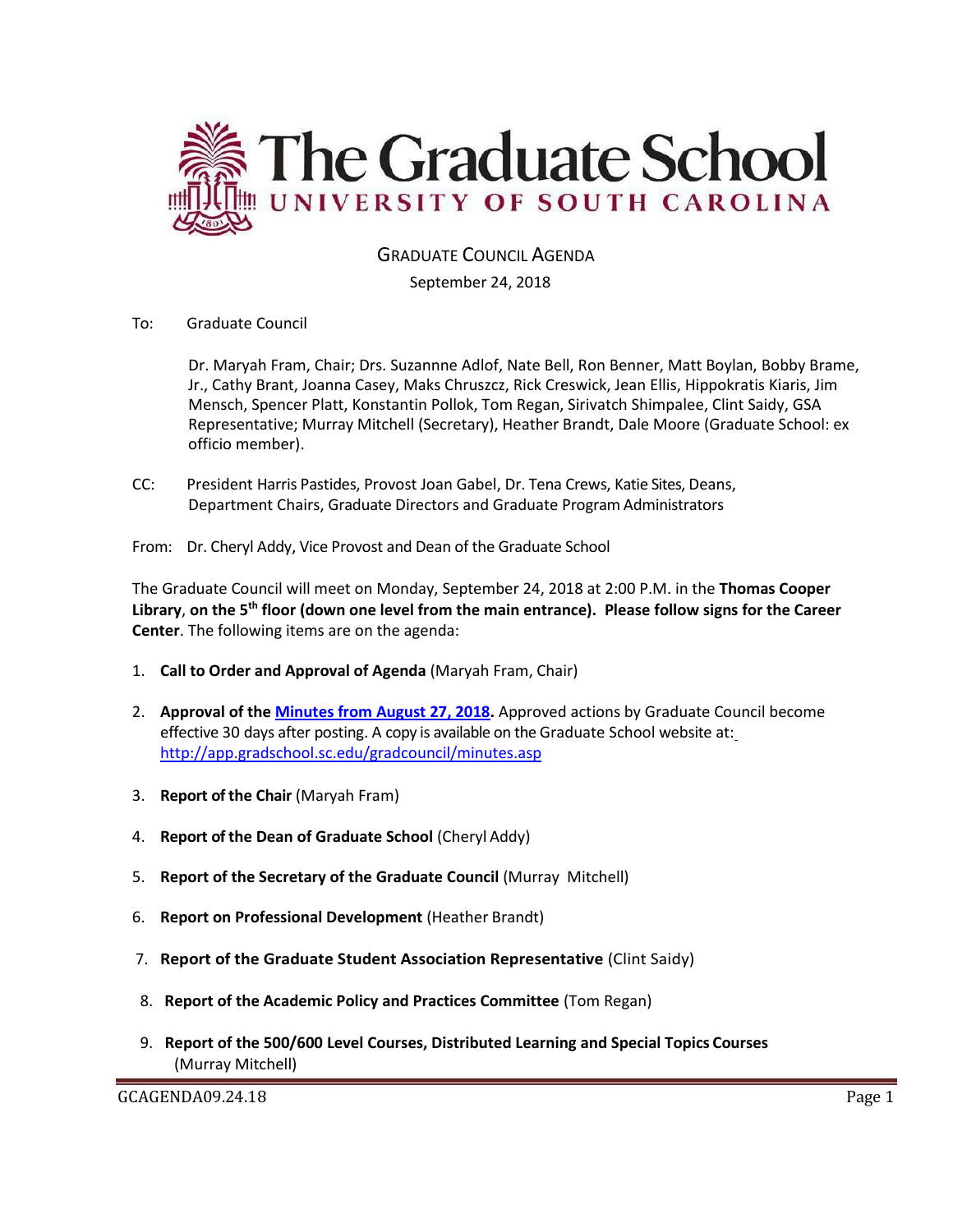This report is presented to Council for informational purposes only; no action is necessary.

## **500/600 Level Courses**

**ECHE 521** (3) Computational Fluid Dynamics (New Course Proposal: Spring 2019) **ITEC 544** (3) Training Systems (Course Change Proposal; Fall 2019) **ITEC 564** (3) Project Management for Information Systems (Course Change Proposal: Fall 2019) **ITEC 570** (3) Database Management and Administration (Course Change Proposal: Fall 2019)

## **Distributed Learning Proposals**

**SOCY 507** (3) Sociology of Social Control (Spring 2019)

## **Special Topics Courses**

**BADM 790** (3) Strategic Communication for Leaders (Fall 2018)

#### 10. **Associate Graduate Faculty Nominations** (Murray Mitchell)

None at this time.

## 11. **Fellowships and Scholarships Committee**

#### 12. **Report of Science, Math, and Related Professional Programs Committee** (Rick Creswick)

Below is a list of proposals reviewed by the Committee. Each curricular action can be viewed at this Public Agenda review site:

#### <https://www.sc.edu/programproposal/agenda/?id=51&code=GCO>

At this Public Agenda link, the individual proposals are not live-linked, but agenda items are listed in alphabetical order. To view the full proposals, GC members and Committee Chairs still need to go to the Committee Review site, and filter for "Committees", then for the "Committee" called "Added to Grad Council agenda."

- **BIOS 755** (3) Introduction to Longitudinal Data Analysis, Biostatistics, CCP: Fall 2019
- **EPID 721** (2) Clinical and Population Research Protocol Development and Implementation, Public Health, NCP: Fall 2018
- **EPID 722** (2) Scientific Writing and Appraisal of Epidemiologic Studies, Public Health, NCP: Fall 2018
- **EPID 865** (3) Methods in Reproductive & Perinatal Epidemiology, Public Health, NCP: Fall 2018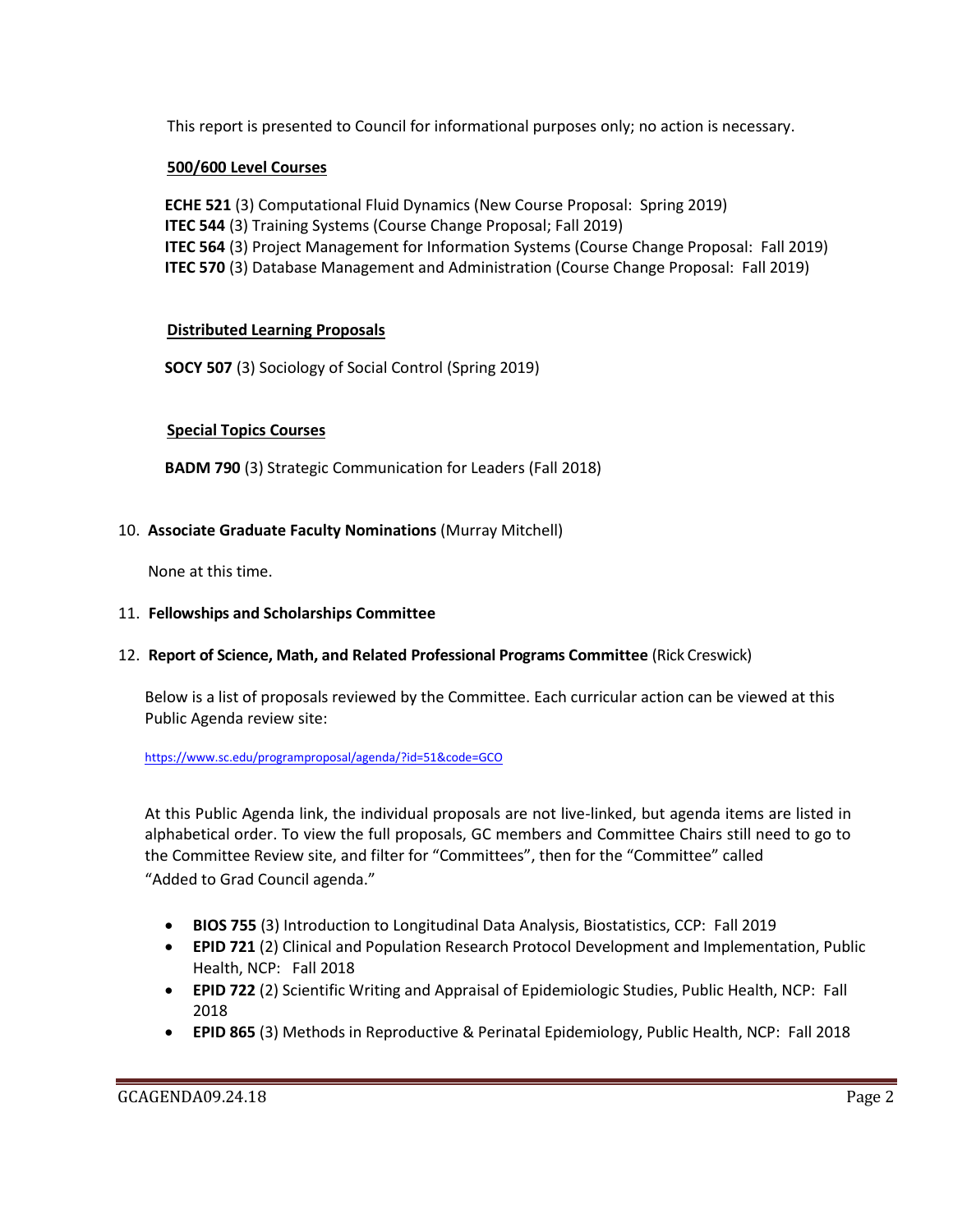- **EPID 867** (3) Geographic Information Systems for Public Health Research, Public Health, NCP: Fall 2018
- **HPEB Academic Certificate**, Gerontology Certificate, Public Health, Change to Existing Program: Fall 2019
- **HPEB Major / Degree Program**, MPH in HPEB, Public Health, Change to Existing Program: Fall 2019
- **HPEB 797** (5) Applied Practice Experience, HPEB, NCP: Fall 2018
- **ITEC 508,** Integrated Information Technology, Terminate a Course: Fall 2019
- **ITEC 528,** Integrated Information Technology, Terminate a Course: Fall 2019
- **NURS 700** (3) Theoretical and Conceptual Foundation for Nursing, Nursing, CCP: Fall 2019
- 13. **R**epor**t of the Humanities, Social Sciences, Education, and Related Professional Programs Committee**  (Cathy Brant)

Below is a list of proposals reviewed by the Committee. Each curricular action can be viewed at this Public Agenda review site:

<https://www.sc.edu/programproposal/agenda/?id=51&code=GCO>

At this Public Agenda link, the individual proposals are not live-linked, but agenda items are listed in alphabetical order. To view the full proposals, GC members and Committee Chairs still need to go to the Committee Review site, and filter for "Committees", then for the "Committee" called "Added to Grad Council agenda."

- **INTE Major/ Degree Program,** Language and Literacy, Ph.D**,** Change to Existing Program: Fall 2019
- **MUSC Major / Degree Program,** Master of Music, concentration in Violin Pedagogy, Music, Change to Existing Program: Fall 2019
- **SOWK Major / Degree Program,** MSW Social Work, Social Work**,** Change to Existing Program: Fall 2019
- **SOWK 747**, Concepts of Advanced Practice with Organizations and Communities, Social Work, Terminate a Course: Fall 2019
- **SOWK 775**, Contemporary Child Welfare Policies and Practice: Out-of-Home Placement and Permanency Planning, Social Work, Terminate a Course: Fall 2019
- **SOWK 776**, Social Work Intervention on Behalf of Children and Families, Social Work, Terminate a Course: Fall 2019
- **SOWK 785**, Field Instruction III: Social Work Practice with Organizations and Communities, Social Work, Terminate a Course: Fall 2019
- **SOWK 786**, Field Instruction IV: Social Work Practice with Organizations and Communities, Social Work, Terminate a Course: Fall 2019

# 14. **Report of the Grievances, Appeals and Petitions Committee**

#### 15. **Other Committee Reports**

GCAGENDA09.24.18 Page 3